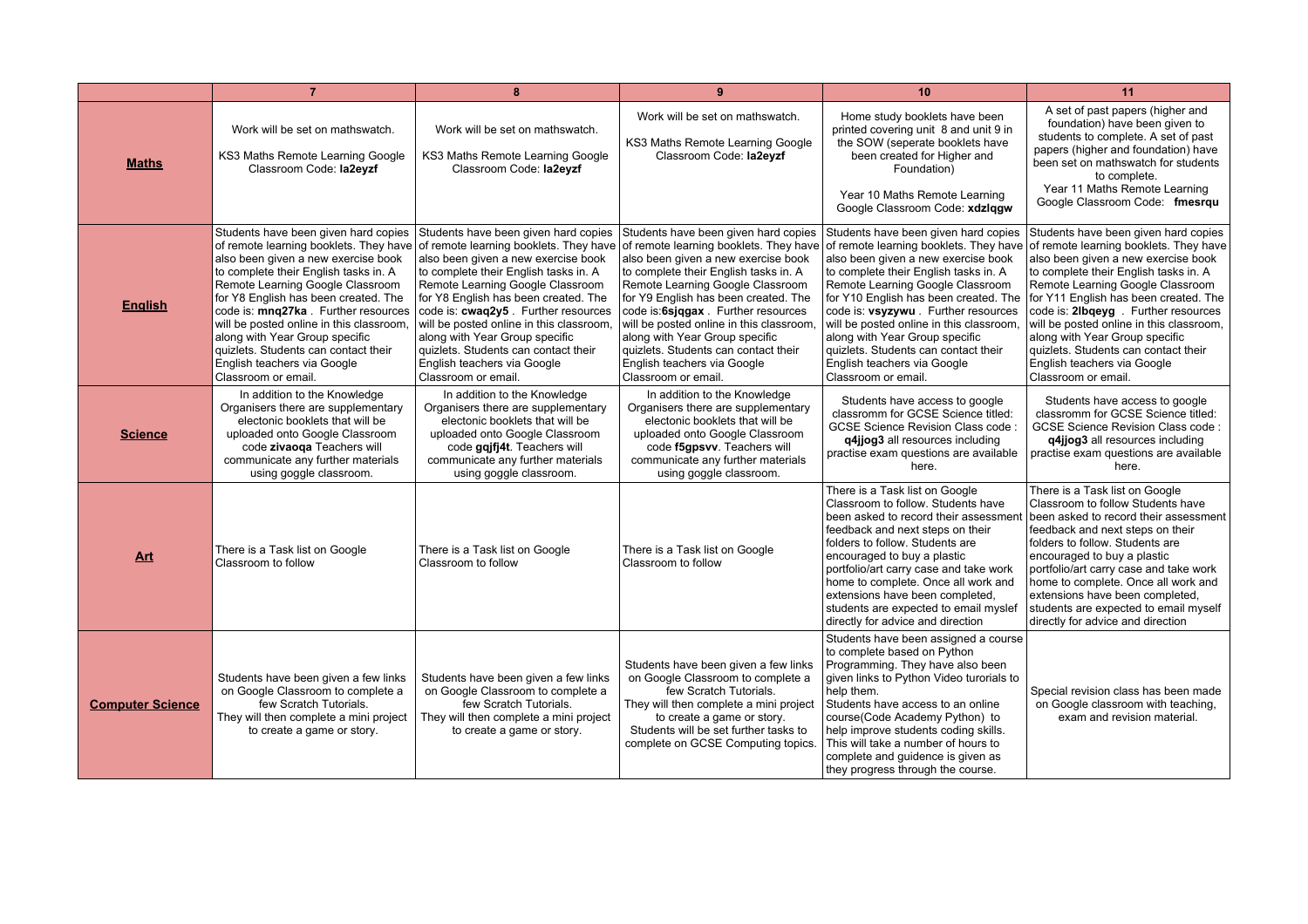| <b>Dance</b>                   | BBC BItesize, Quizletand Google<br>Classroom                                                                                                                                                                                                                                                                                                                                                                                                                                                             | BBC Bitesize, Quizlet and Google<br>Classroom                                                                                                                                                                                                                                                                                                                                                                               | BBC Bitesize, Quizlet and Google<br>Classroom                                                                                                                                                                                                                                                                                                                                                                                                                      | All students will be emailed PPT's and<br>work sheets for extra quided support to<br>help students revise. Exam questions<br>and past papers. All students have<br>specific logins for the Arts Pool C2<br>revision website.                                                                                                                                                                  | All students will be emailed PPT's and<br>work sheets for extra quided support to<br>help students revise. Exam questions<br>and past papers. All students have<br>specific logins for the Arts Pool C2<br>revision website.                                                                                                                                                |
|--------------------------------|----------------------------------------------------------------------------------------------------------------------------------------------------------------------------------------------------------------------------------------------------------------------------------------------------------------------------------------------------------------------------------------------------------------------------------------------------------------------------------------------------------|-----------------------------------------------------------------------------------------------------------------------------------------------------------------------------------------------------------------------------------------------------------------------------------------------------------------------------------------------------------------------------------------------------------------------------|--------------------------------------------------------------------------------------------------------------------------------------------------------------------------------------------------------------------------------------------------------------------------------------------------------------------------------------------------------------------------------------------------------------------------------------------------------------------|-----------------------------------------------------------------------------------------------------------------------------------------------------------------------------------------------------------------------------------------------------------------------------------------------------------------------------------------------------------------------------------------------|-----------------------------------------------------------------------------------------------------------------------------------------------------------------------------------------------------------------------------------------------------------------------------------------------------------------------------------------------------------------------------|
| <b>Design &amp; Technology</b> | BBC Bitesize-AQA DT. No login<br>required. (Lots of content, quizzes and<br>revision).<br>Technologystudent.com. No login<br>required. (Easy to access content).<br>Design_technology.info. No login<br>required. (Easy to access content).<br>Quizlet: www.quizlet.com Students<br>access through Google Suite<br>password.                                                                                                                                                                             | BBC Bitesize-AQA DT. No login<br>required. (Lots of content, quizzes and<br>revision).<br>Technologystudent.com. No login<br>required. (Easy to access content).<br>Design technology.info. No login<br>required. (Easy to access content).<br>Quizlet: www.quizlet.com Students<br>access through Google Suite<br>password.                                                                                                | BBC Bitesize-AQA DT. No login<br>required. (Lots of content, quizzes and<br>revision).<br>Technologystudent.com. No login<br>required. (Easy to access content).<br>Design technology.info. No login<br>required. (Easy to access content).<br>Quizlet: www.quizlet.com Students<br>access through Google Suite<br>password.                                                                                                                                       | BBC Bitesize-AQA DT. No login<br>required. (Lots of content, quizzes and<br>revision).<br>Technologystudent.com. No login<br>required. (Easy to access content).<br>Design technology.info. No login<br>required. (Easy to access content).<br>Quizlet: www.quizlet.com Students<br>access through Google Suite<br>password.                                                                  | BBC Bitesize-AQA DT. No login<br>required. (Lots of content, quizzes and<br>revision).<br>Technologystudent.com. No login<br>required. (Easy to access content).<br>Design technology.info. No login<br>required. (Easy to access content).<br>Quizlet: www.quizlet.com Students<br>access through Google Suite<br>password.                                                |
| <b>Drama</b>                   | There is a Task list on Google<br>Classroom to follow                                                                                                                                                                                                                                                                                                                                                                                                                                                    | There is a Task list on Google<br>Classroom to follow                                                                                                                                                                                                                                                                                                                                                                       | There is a Task list on Google<br>Classroom to follow                                                                                                                                                                                                                                                                                                                                                                                                              | LHA to utilise Google classroom with<br>teaching, exam and revision material.                                                                                                                                                                                                                                                                                                                 | LHA to utilise Google classroom with<br>teaching, exam and revision material.<br>Pupils have been given copies of<br>Blood Brother to take home with them.<br>Pupils will be encouraged to record<br>themselves rehearsing their lines for<br>LHA to mark and offer improvements                                                                                            |
| <b>French</b>                  | Work will be set on Pearson Active<br>Learn<br>Extended activities to be set and<br>marked on Google Classroom<br>-Students should watch shows on<br>Netflix or any other platform in Target<br>Language<br>-List of links for independent practice<br>provided on Google Classroom.<br>-Use of distributed Knowledge<br>Organiser to perform written tasks.                                                                                                                                             | Work will be set on Pearson Active<br>Learn<br>Extended activities to be set and<br>marked on Google Classroom<br>-Students should watch shows on<br>Netflix or any other platform in Target<br>Language<br>-List of links for independent practice<br>provided on Google Classroom.<br>-Use of distributed Knowledge<br>Organiser to perform written tasks.                                                                | -Work will be set on Pearson Active<br>Learn<br>-Extended activities to be set and<br>marked on Google Classroom<br>-Students should watch shows on<br>Netflix or any other platform in Target<br>Language<br>-List of links for independent practice<br>provided on Google Classroom.<br>-Use of distributed Knowledge<br>Organiser to perform written tasks.                                                                                                     | -Post on Google Classroom explaining<br>how to work from home.<br>-List of Links provided on Google<br>Classroom for extended practice.<br>-Reqular Activities will be set on<br>Pearson Active Learn.<br>-Written activities will be set and<br>marked via Google Classroom.<br>-Hard copy of support can be<br>downloaded and printed from the<br>Materials section on Google<br>Classroom. | Students have been access on Google<br>Classroom, under Classwork Materials<br>of a copy of:<br>-KS4 Knowledge Organiser<br>-Full packet of Role Plays and PBD<br>from 2017-19<br>-Full GCSE vocabulary<br>-Written tasks accessible from Google<br>Classroom<br>And have been facilitated with a Purple<br><b>Excercise Revision Workbook</b>                              |
| Geography                      | Lessons are to be uploaded to google<br>classroom                                                                                                                                                                                                                                                                                                                                                                                                                                                        | Lesson to be uploaded to google<br>classroom                                                                                                                                                                                                                                                                                                                                                                                | Lessons to uploaded to google<br>classroom                                                                                                                                                                                                                                                                                                                                                                                                                         | Cool geography booklets on google<br>classroom                                                                                                                                                                                                                                                                                                                                                | Cool geography booklets on google<br>classroom                                                                                                                                                                                                                                                                                                                              |
| <b>History</b>                 | History remote learning Google<br>Classroom created.<br>Code for entry is: ugtup3d<br>In addition to the Knowledge<br>Organisers being distributed,<br>supplementary tasks will be uploaded<br>onto Google Classroom in the event of<br>an extended duration away from<br>school. Students are free to contact<br>their teachers via goggle classroom or<br>email.<br>Important notices will be<br>communicated by teachers via Google   communicated by teachers via Google<br>Classroom notifications. | History remote learning Google<br>Classroom created.<br>Code for entry is: ugtup3d<br>In addition to the Knowledge<br>Organisers being distributed,<br>supplementary tasks will be uploaded<br>onto Google Classroom in the event of<br>an extended duration away from<br>school. Students are free to contact<br>their teachers via goggle classroom or<br>email.<br>Important notices will be<br>Classroom notifications. | History remote learning Google<br>Classroom created.<br>Code for entry is: ugtup3d<br>In addition to the Knowledge<br>Organisers being distributed,<br>supplementary tasks will be uploaded<br>onto Google Classroom in the event of<br>an extended duration away from<br>school. Students are free to contact<br>their teachers via goggle classroom or<br>email.<br>Important notices will be<br>communicated by teachers via Google<br>Classroom notifications. | Lessons and support material will be<br>uploaded to the exsisting Google<br>Classroom.<br>Additional tasks, such as quizes and<br>revision will be assigned via Seneca-<br>which all students are already able to<br>access.<br>AQA revision guides will be<br>disseminated to students for the<br>current unit of study (Germany, 1890-<br>1945)                                             | Lessons and support material will be<br>uploaded to the exsisting Google<br>Classroom.<br>Additional tasks, such as quizes and<br>revision will be assigned via Seneca-<br>which all students are already able to<br>access.<br>AQA revision guides will be<br>disseminated to students for the<br>following units:<br>Norman England, 1066-1100<br>The Cold War, 1945-1972 |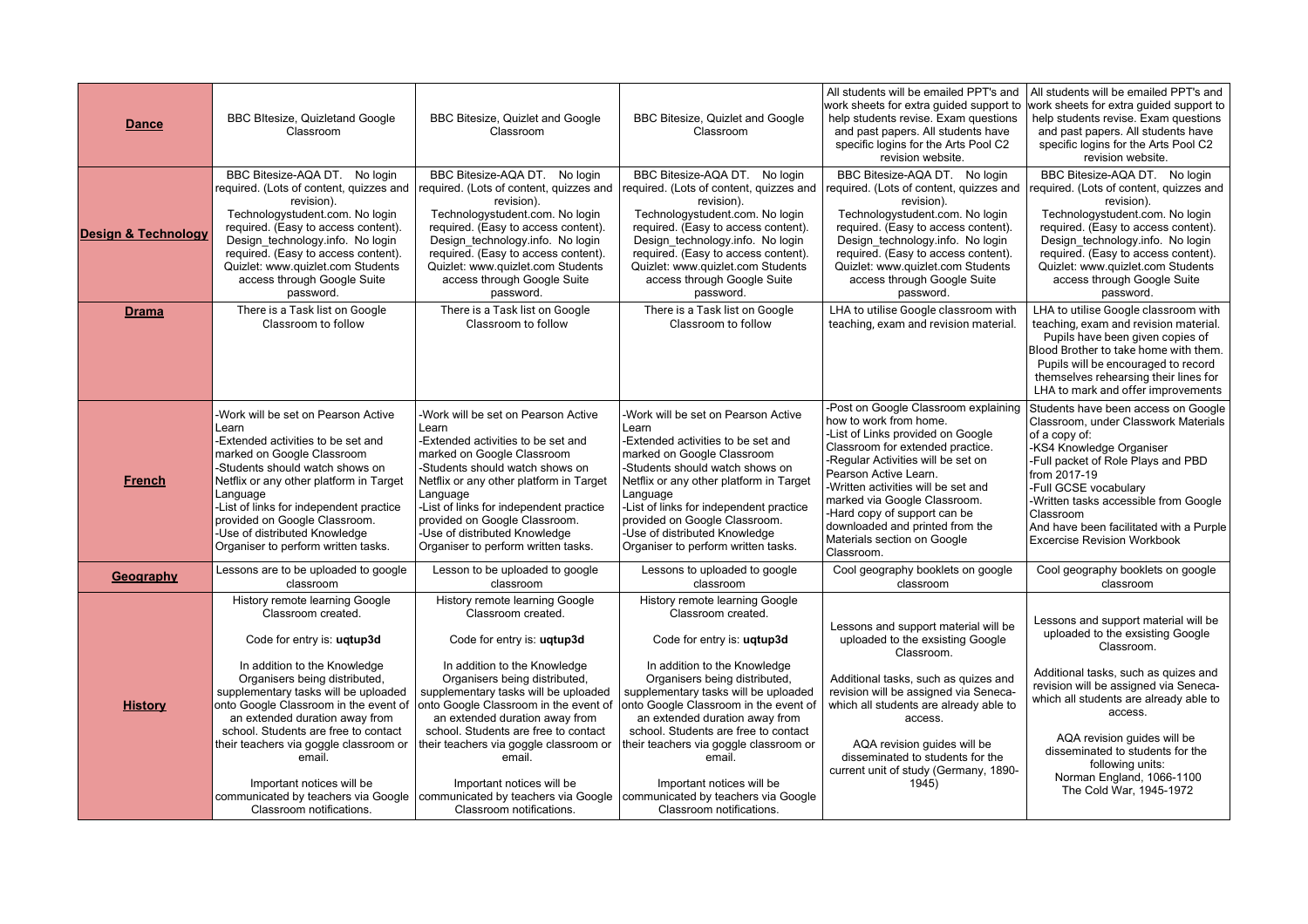| <b>Media</b>   |                                                                                                                                                                                                                                                                                                                                                                                                                                                                                                                                                                                                                                                                                                                                                                                              |                                                                                                                                                                                                                                                                                                                                                                                                                                                                                                                                                                                                                                                                                                                                                                                              |                                                                                                                                                                                                                                                                                                                                                                                                                                                                                                                                                                                                                                                                                                                                                                                                                                                                                                                                                             | Remote Learning Via Google<br>Classroom. Work has been set and<br>this will be updated on a week by week<br>basis. Students also given online<br>revision tools such as Quizlet and<br>Non-Exam Assessment will begin after<br>Easter.<br>Goolge class codes 10B: pwrix42<br>10C: kjwfzor                                                                                                                                                                                                                                                                                                                                                                                                                                                                                                                                                                                                                                                                                                                                                                                                                                                                                                                     | Remote learning via Google<br>Classroom and online revision tools<br>such as Seneca and Quizlet.                                                                                                                                                                                                                                                                                                                                                                                                                                                                                                                                                                                                                                                                                                                                                                                                                                                                                                                                                                                                                                                                        |
|----------------|----------------------------------------------------------------------------------------------------------------------------------------------------------------------------------------------------------------------------------------------------------------------------------------------------------------------------------------------------------------------------------------------------------------------------------------------------------------------------------------------------------------------------------------------------------------------------------------------------------------------------------------------------------------------------------------------------------------------------------------------------------------------------------------------|----------------------------------------------------------------------------------------------------------------------------------------------------------------------------------------------------------------------------------------------------------------------------------------------------------------------------------------------------------------------------------------------------------------------------------------------------------------------------------------------------------------------------------------------------------------------------------------------------------------------------------------------------------------------------------------------------------------------------------------------------------------------------------------------|-------------------------------------------------------------------------------------------------------------------------------------------------------------------------------------------------------------------------------------------------------------------------------------------------------------------------------------------------------------------------------------------------------------------------------------------------------------------------------------------------------------------------------------------------------------------------------------------------------------------------------------------------------------------------------------------------------------------------------------------------------------------------------------------------------------------------------------------------------------------------------------------------------------------------------------------------------------|---------------------------------------------------------------------------------------------------------------------------------------------------------------------------------------------------------------------------------------------------------------------------------------------------------------------------------------------------------------------------------------------------------------------------------------------------------------------------------------------------------------------------------------------------------------------------------------------------------------------------------------------------------------------------------------------------------------------------------------------------------------------------------------------------------------------------------------------------------------------------------------------------------------------------------------------------------------------------------------------------------------------------------------------------------------------------------------------------------------------------------------------------------------------------------------------------------------|-------------------------------------------------------------------------------------------------------------------------------------------------------------------------------------------------------------------------------------------------------------------------------------------------------------------------------------------------------------------------------------------------------------------------------------------------------------------------------------------------------------------------------------------------------------------------------------------------------------------------------------------------------------------------------------------------------------------------------------------------------------------------------------------------------------------------------------------------------------------------------------------------------------------------------------------------------------------------------------------------------------------------------------------------------------------------------------------------------------------------------------------------------------------------|
| <b>Music</b>   | Students should be making some time<br>every week to listen to music and<br>consider what they are hearing in<br>relation to what they have been<br>studying. In addition, when listening to<br>unfamiliar music at home, students<br>should listen carefully for features and<br>musical content (such as how parts<br>are sequenced, which instruments are<br>playing, how and when the music<br>changes and what the music might<br>have been composed for) that they<br>can compare to music with which they<br>are more familiar. In addition YR7<br>tasks and support materials will be<br>uploaded to Google classroom.<br>Specific instructions for those students<br>who might have access to musical<br>instruments outside of school will also<br>be shared via Google Classroom. | Students should be making some time<br>every week to listen to music and<br>consider what they are hearing in<br>relation to what they have been<br>studying. In addition, when listening to<br>unfamiliar music at home, students<br>should listen carefully for features and<br>musical content (such as how parts<br>are sequenced, which instruments are<br>playing, how and when the music<br>changes and what the music might<br>have been composed for) that they<br>can compare to music with which they<br>are more familiar. In addition YR8<br>tasks and support materials will be<br>uploaded to Google classroom.<br>Specific instructions for those students<br>who might have access to musical<br>instruments outside of school will also<br>be shared via Google Classroom. | Students should be making some time<br>every week to listen to music and<br>consider what they are hearing in<br>relation to what they have been<br>studying. In addition, when listening to<br>unfamiliar music at home, students<br>should listen carefully for features and<br>musical content (such as how parts<br>are sequenced, which instruments are<br>playing, how and when the music<br>changes and what the music might<br>have been composed for) that they<br>can compare to music with which they<br>are more familiar. In addition YR9<br>tasks and support materials will be<br>uploaded to Google classroom.<br>Specific instructions for those students<br>who might have access to musical<br>instruments outside of school will also<br>be shared via Google Classroom. For<br>students who are opting (or<br>considering) Music as a GCSE subject<br>there will be additional resources and<br>tasks in order to prepare students for | Resources to enable students to<br>prepare for Unit 3 will be shared via<br>Google Classroom. Those students<br>who have access to an instrument at<br>home should practise regularly.<br>Students will be given instructions via<br>Google Classroom as to how they<br>might record and share performances<br>so that they can become aware of<br>GCSE Unit 1 expectations. Students<br>could use Audacity https://www.<br>audacityteam.org/download/ to<br>experiment with creating music. Where<br>students do this feedback will be<br>provided against GCSE Unit 2<br>expectations. Students should be<br>making some time every week to listen<br>to music and consider what they are<br>hearing in relation to what they have<br>been studying. In addition, when<br>listening to unfamiliar music at home,<br>students should listen carefully for<br>features and musical content (such as<br>how parts are sequenced, which<br>instruments are playing, how and<br>when the music changes and what the<br>music might have been composed for)<br>that they can compare to music with<br>which they are more familiar. In<br>addition YR10 tasks and support<br>materials will be uploaded to Google | Resources to enable students to revise<br>Unit 3 content will be shared via<br>Google Classroom. Those students<br>who have access to an instrument at<br>home should practise regularly in order<br>to maintain their performing (Unit 1)<br>skills. Students will be given<br>instructions via Google Classroom as<br>to how they might record and share<br>performances in line with GCSE Unit 1<br>expectations. Students could use<br>Audacity https://www.audacityteam.<br>org/download/ to experiment with<br>creating music. Where students do this<br>feedback will be provided against<br>GCSE Unit 2 expectations. Students<br>should be making some time every<br>week to listen to music and consider<br>what they are hearing in relation to<br>what they have been studying. In<br>addition, when listening to unfamiliar<br>music at home, students should listen<br>carefully for features and musical<br>content (such as how parts are<br>sequenced, which instruments are<br>playing, how and when the music<br>changes and what the music might<br>have been composed for) that they<br>can compare to music with which they<br>are more familiar. |
| <b>PE GCSE</b> |                                                                                                                                                                                                                                                                                                                                                                                                                                                                                                                                                                                                                                                                                                                                                                                              |                                                                                                                                                                                                                                                                                                                                                                                                                                                                                                                                                                                                                                                                                                                                                                                              |                                                                                                                                                                                                                                                                                                                                                                                                                                                                                                                                                                                                                                                                                                                                                                                                                                                                                                                                                             | The rest of the specification has been<br>uploaded to Google Classroom as well<br>as the existing slides and work. There<br>are some sample exam papers for<br>them to test themselves also. Skill<br>classification, Goal Setting, Mental<br>preparation, Guidance and Feedback,<br>Health, fitness and well-being and diet<br>and nutrition. Quizlet for key terms and<br>definitions                                                                                                                                                                                                                                                                                                                                                                                                                                                                                                                                                                                                                                                                                                                                                                                                                       |                                                                                                                                                                                                                                                                                                                                                                                                                                                                                                                                                                                                                                                                                                                                                                                                                                                                                                                                                                                                                                                                                                                                                                         |
| <b>PE BTEC</b> |                                                                                                                                                                                                                                                                                                                                                                                                                                                                                                                                                                                                                                                                                                                                                                                              |                                                                                                                                                                                                                                                                                                                                                                                                                                                                                                                                                                                                                                                                                                                                                                                              |                                                                                                                                                                                                                                                                                                                                                                                                                                                                                                                                                                                                                                                                                                                                                                                                                                                                                                                                                             | Lessons and support material are<br>uploaded on Google Classroom. All<br>assignments for the rest of Year 10 are<br>uploaded.                                                                                                                                                                                                                                                                                                                                                                                                                                                                                                                                                                                                                                                                                                                                                                                                                                                                                                                                                                                                                                                                                 | Lessons and support material are<br>uploaded on Google Classroom. Pupils<br>should be completing their last<br>assignment which is their training<br>programme.                                                                                                                                                                                                                                                                                                                                                                                                                                                                                                                                                                                                                                                                                                                                                                                                                                                                                                                                                                                                         |